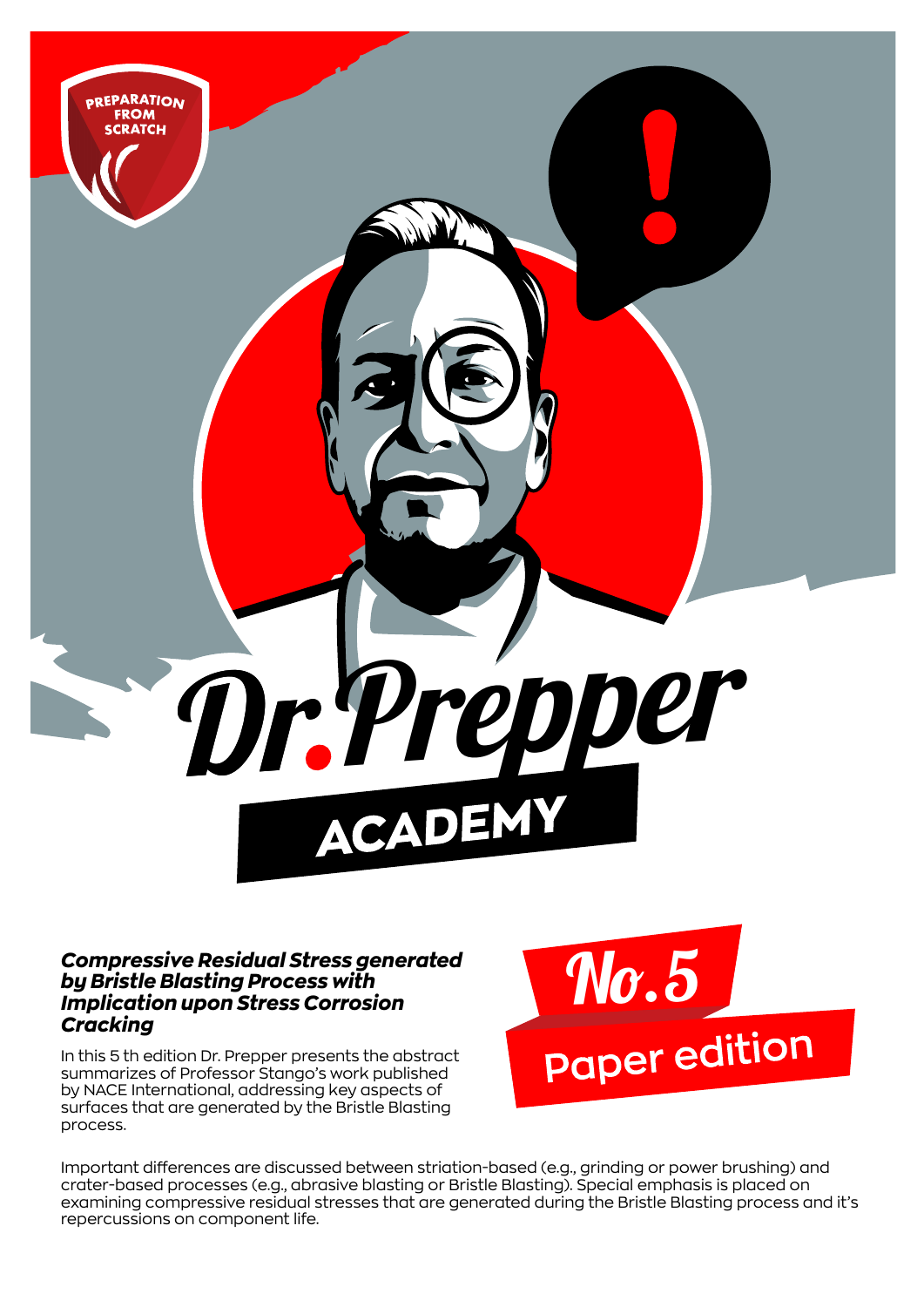# **1.**<br>BRISTLE BLASTING PROCESS<br>AND FODMATION OF RESIDUAL **AND FORMATION OF RESIDUAL STRESS**

**Striation-based surface preparation is characterized by score markings due to extended sliding contact duration between abrasive media and metallic surface. Thus, workpiece surfaces are subjected to greater material removal rates and frictional heating.** 

**Excessive temperature can even lead to burn marks, also referred to as grinding burn, and is known to create extreme tensile residual stress that reduces the component life and increases susceptibility to stress corrosion cracking (ssc). <sup>1</sup>**





**In contrast, crater-based processes generate minimal frictional heat, and create anchor profiles that are deemed essential for the subsequent adhesion and stability of applied protective coatings. Surface fragmentation provides the basis for rust removal and exposure of subsequent base-metal.**

**That is, as a result of these micro-indentations, surfaces are cleaned and profiled simultaneously. Moreover, the appealed compressive residual stress in the workpiece is verifiable to a significant subsurface depth (Fig. 1). <sup>1</sup>**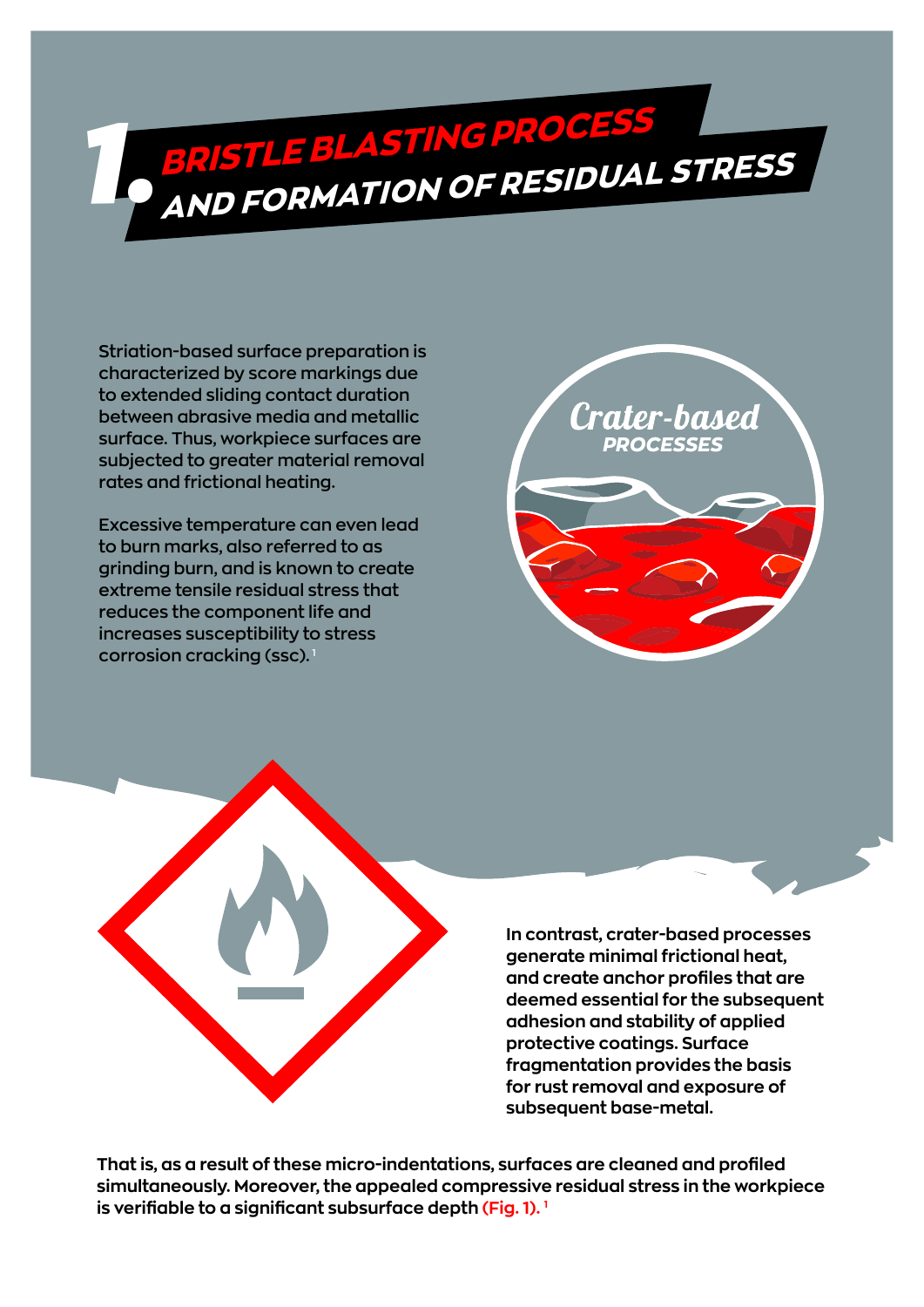**Figure 1: Cross sectional micrograph depicting worked layer and 100 µm undisturbed substrate of a Bristle Blasted surface (ABS-A steel) <sup>2</sup>**



**Stango machined a common ship construction steel (ABS-A) by using the Bristle Blasting process and investigated thoroughly the developing longitudinal and transverse stress, respectively, via x-ray diffraction. Both follow a similar pattern and reach the greatest compressive residual stress within the vicinity of 30 – 50 μm. Fig. 2 illustrates that compressive residual stress is measurable to a depth of ~300 μm before normalization. From this Stango infers an enhancement of component life, because of improved resistance to crack growth, as well as delaying the onset of stress corrosion cracking.<sup>3</sup>**



**Figure 2: Residual stresses measured using x-ray diffraction for a Bristle Blasted surface (ABS-A steel)<sup>2</sup>**